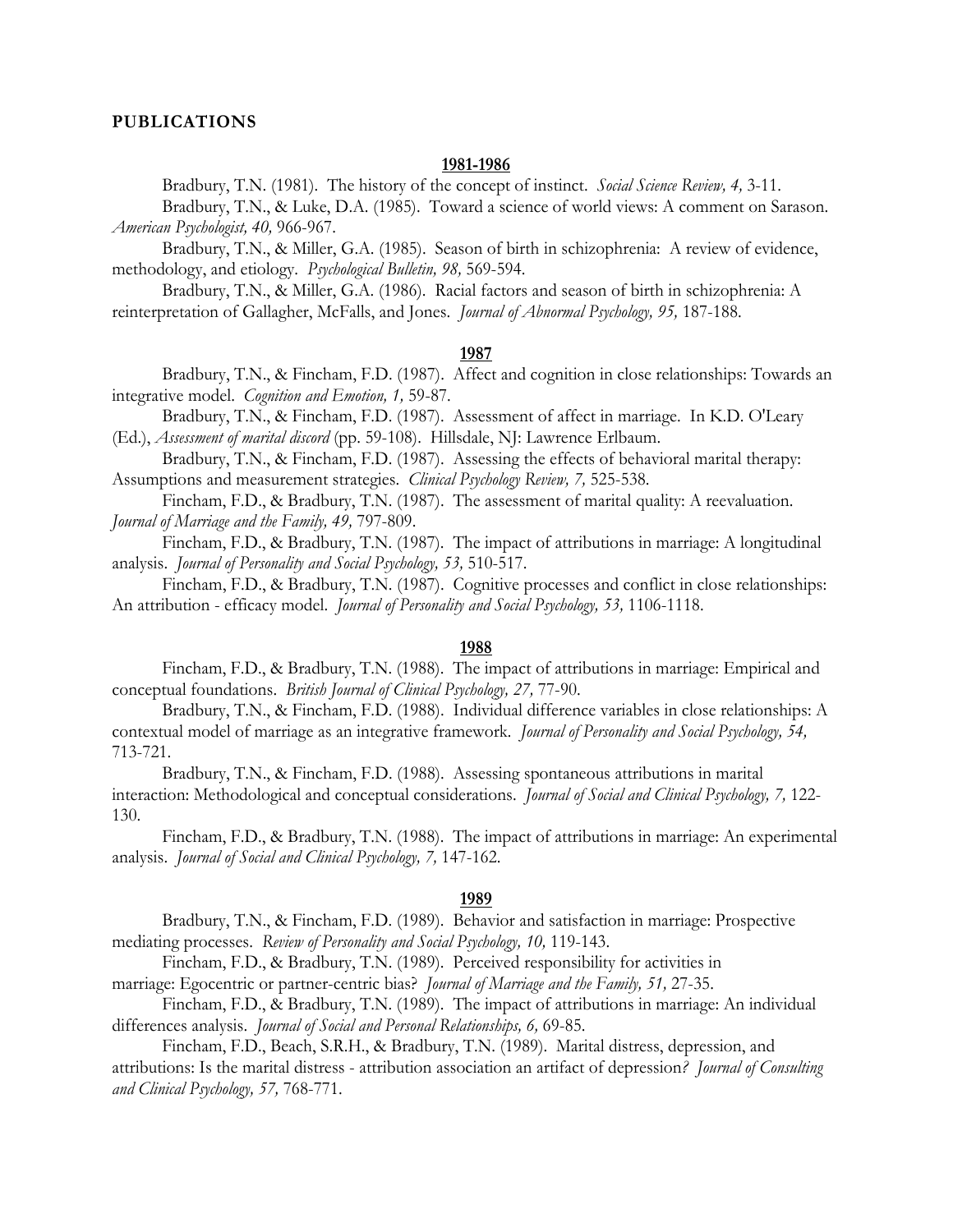#### **1990**

 Bradbury, T.N., & Fincham, F.D. (1990). Attributions in marriage: Review and critique. *Psychological Bulletin, 107,* 3-33.

 Fincham, F.D., & Bradbury, T.N. (1990). Social support in marriage: The role of social cognition. *Journal of Social and Clinical Psychology, 9,* 31-42.

 Bradbury, T.N., & Fincham, F.D. (1990). Dimensions of marital and family interaction. In J. Touliatos, B.F. Perlmutter, & M.A. Straus (Eds.), *Handbook of family measurement techniques* (pp. 37-60). Newbury Park, CA: Sage.

 Fincham, F.D., & Bradbury, T.N. (Eds.) (1990). *The psychology of marriage: Basic issues and applications.* New York: Guilford Press.

 Fincham, F.D., & Bradbury, T.N. (1990). Introduction: Psychology and the study of marriage. In F.D. Fincham & T.N. Bradbury (Eds.), *The psychology of marriage: Basic issues and applications* (pp. 1-12). New York: Guilford Press.

 Fincham, F.D., Bradbury, T.N., & Scott, C. (1990). Cognition in marriage. In F.D. Fincham & T.N. Bradbury (Eds.), *The psychology of marriage: Basic issues and applications* (pp. 118-149). New York: Guilford Press.

 Bradbury, T.N., & Fincham, F.D. (1990). Preventing marital dysfunction: Review and analysis. In F.D. Fincham & T.N. Bradbury (Eds.), *The psychology of marriage: Basic issues and applications* (pp. 375-401). New York: Guilford Press.

 Fincham, F.D., Bradbury, T.N., & Beach, S.R.H. (1990). To arrive where we began: A reappraisal of cognition in marriage and marital therapy. *Journal of Family Psychology, 4,* 167-184.

 Fincham, F.D., Bradbury, T.N., & Grych, J.H. (1990). Conflict in close relationships: The role of intrapersonal phenomena. In S. Graham & V. Folkes (Eds.), *Attribution theory: Applications to achievement, mental health, and interpersonal conflict* (pp. 161-184). Hillsdale, NJ: Lawrence Erlbaum.

 Fincham, F.D., Beach, S.R.H., & Bradbury, T.N. (1990). Purging concepts from the study of marriage and marital therapy. *Journal of Family Psychology, 4,* 195-201.

#### **1991**

 Fincham, F.D., & Bradbury, T.N. (1991). Cognition in marriage: A program of research on attributions. *Advances in Personal Relationships, 2,* 159-203.

 Fincham, F.D., & Bradbury, T.N. (1991). Social cognition in behavioral assessment and behavior therapy. In P.R. Martin (Ed.), *Handbook of behavior therapy and psychological science: An integrative approach* (pp. 283-307). New York: Pergamon Press.

 Bradbury, T.N. & Fincham, F.D. (1991). The psychology of close relationships: Clinical and social perspectives. In C.R. Snyder & D. Forsyth (Eds.), *Handbook of social and clinical psychology* (pp. 309-326). New York: Pergamon Press.

 Bradbury, T.N., & Fincham, F.D. (1991). A contextual model for advancing the study of marital interaction. In G.J.O. Fletcher & F.D. Fincham (Eds.), *Cognition in close relationships* (pp. 127-147). Hillsdale, NJ: Lawrence Erlbaum.

 Fincham, F.D., & Bradbury, T.N. (1991). Marital conflict: Towards a more complete integration of research and treatment. *Advances in Family Intervention, Assessment, and Theory, 5,* 1-24.

 Bradbury, T.N., & Fincham, F.D. (1991). The analysis of sequence in social interaction. In D.G. Gilbert & J.J. Conley (Eds.), *Personality, social skills, and psychopathology: An individual differences approach* (pp. 257-289). New York: Plenum Publishing.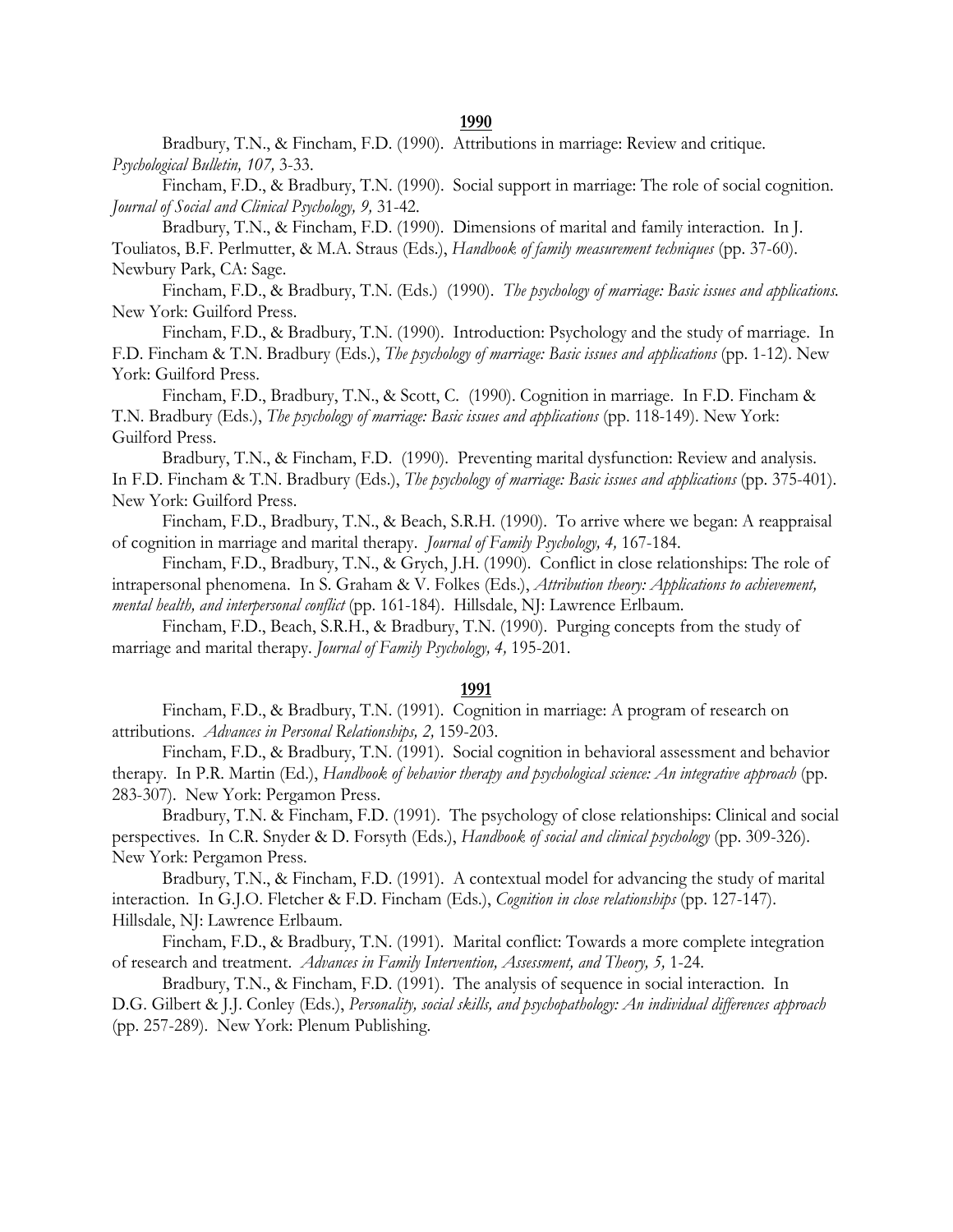Fincham, F.D., & Bradbury, T.N. (1992). Assessing attributions in marriage: The Relationship Attribution Measure. *Journal of Personality and Social Psychology, 62,* 457-468.

 Bradbury, T.N. (1992). Promoting prevention. [Review of L. L'Abate, *Building family competence: Primary and secondary prevention strategies*]. *Contemporary Psychology, 37,* 677-678.

 Bradbury, T.N., & Fincham, F.D. (1992). Attributions and behavior in marital interaction. *Journal of Personality and Social Psychology, 63,* 613-628. *[Finalist, 1992 Reuben Hill Award for Research and Theory on Marriage and the Family, National Council on Family Relations.]* [Reprinted in Hewstone, M., Stroebe, W., & Stephenson, G.M. (Eds), (1996). *Introduction to social psychology* (2nd ed.). Oxford: Blackwells.]

#### **1993**

 Bradbury, T.N., & Karney, B.R. (1993). Longitudinal studies of marital interaction and dysfunction: Review and analysis. *Clinical Psychology Review, 13,* 15-27.

 Fincham, F.D., & Bradbury, T.N. (1993). Marital satisfaction, depression, and attributions: A longitudinal analysis. *Journal of Personality and Social Psychology, 64,* 442-452. [Reprinted in Kowalski, R.M., & Leary, M.R. (Eds.) (2004). *The interface of social and clinical psychology: Key readings*. New York: Psychology Press.]

 Bradbury, T.N., & Fincham, F.D. (1993). Assessing dysfunctional cognition in marriage: A reconsideration of the Relationship Belief Inventory. *Psychological Assessment: A Journal of Consulting and Clinical Psychology, 5,* 92-101.

## **1994**

 Bradbury, T.N. (1994). Unintended effects of marital research on marital relationships. *Journal of Family Psychology, 8,* 187-201.

 Karney, B.R., Bradbury, T.N., Fincham, F.D., & Sullivan, K.T. (1994). The role of negative affectivity in the association between attributions and marital satisfaction. *Journal of Personality and Social Psychology, 66,* 413-424.

 Cohan, C.L., & Bradbury, T.N. (1994). Assessing responses to recurring problems in marriage: An evaluation of the Marital Coping Inventory. *Psychological Assessment: A Journal of Consulting and Clinical Psychology, 6,* 191-200.

## **1995**

 Bradbury, T.N., Campbell, S.M., & Fincham, F.D. (1995). Longitudinal and behavioral analysis of sex role identity in marriage. *Journal of Personality and Social Psychology, 68,* 328-341.

 Miller, G.E., & Bradbury, T.N. (1995). Refining the association between attributions and behavior in marital interaction. *Journal of Family Psychology, 9,* 196-208.

 Karney, B.R., & Bradbury, T.N. (1995). The longitudinal course of marriage and marital instability: A review of theory, method, and research. *Psychological Bulletin, 118,* 3-34. *[This paper received the 1995 Reuben Hill Award for Research and Theory on Marriage and the Family, National Council on Family Relations.]*

 Bradbury, T.N. (1995). Assessing the four fundamental domains of marriage. *Family Relations, 44,* 459-468.

 Karney, B.R., Davila, J., Cohan, C.L., Sullivan, K.T., Johnson, M.D., & Bradbury, T.N. (1995). An empirical investigation of sampling strategies in marital research. *Journal of Marriage and the Family, 57,* 909-920.

 Karney, B.R., & Bradbury, T.N. (1995). Assessing longitudinal change in marriage: An introduction to the analysis of growth curves. *Journal of Marriage and the Family, 57,* 1091-1108.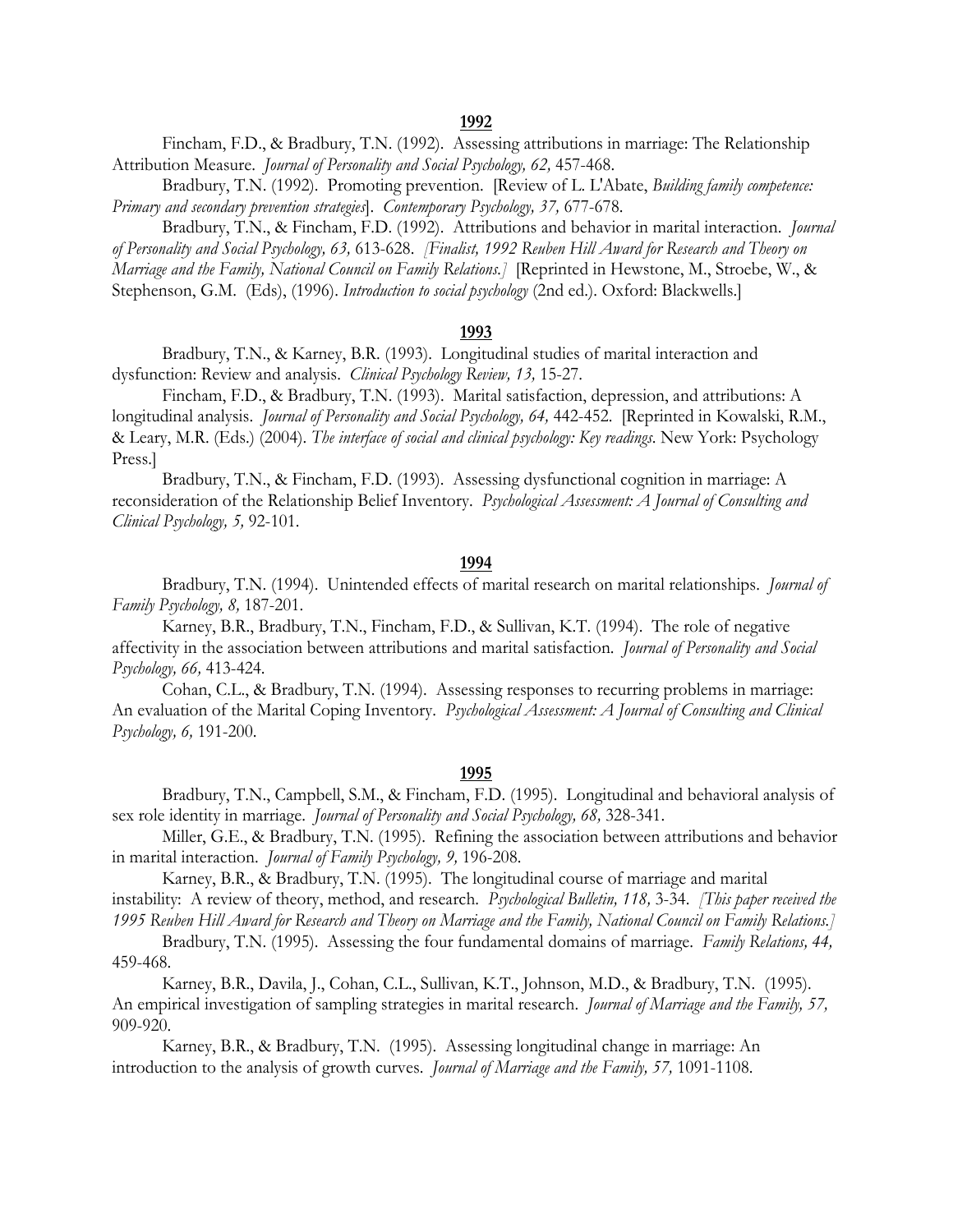Sullivan, K.T., & Bradbury, T.N. (1996). Preventing marital dysfunction: The primacy of secondary strategies. *the Behavior Therapist, 19,* 33-36.

 Bradbury, T.N., Beach, S.R.H., Fincham, F.D., & Nelson, G. (1996). Attributions and behavior in functional and dysfunctional marriages. *Journal of Consulting and Clinical Psychology, 64,* 569-576.

 Bradbury, T.N. (1996). Isn't it about time? [Review of L. L'Abate (Ed.), *Handbook of Developmental Family Psychology and Psychopathology]. Contemporary Psychology, 41,* 248-249.

 Bradbury, T.N. (1996). Feeling our way. [Review of S.M. Johnson and L.G. Greenberg (Eds.), *The heart of the matter: Perspectives on emotion in marital therapy*]. *Contemporary Psychology, 41,* 496-497.

 Beach, S.R.H., Fincham, F.D., Katz, J., & Bradbury, T.N. (1996). Social support in marriage: A cognitive perspective. In G.R. Pierce, B.R. Sarason, & I.G. Sarason (Eds.), *Handbook of social support and the family* (pp. 43-65). New York: Plenum Publishing.

## **1997**

 Lindahl, K.M., Malik, N.M., & Bradbury, T.N. (1997). The developmental course of couple relationships. In W.K. Halford & H.J. Markman (Eds.), *Clinical handbook of couple relationships and couple interventions* (pp. 203-223). Chichester: Wiley.

 Sullivan, K.T., & Bradbury, T.N. (1997). Are premarital prevention programs reaching couples at risk for marital dysfunction? *Journal of Consulting and Clinical Psychology, 65,* 24-30.

Bradbury, T.N. (1997). Care to step outside? [Review of N.S. Jacobson and A.S. Gurman (Eds.), *Clinical handbook of couple therapy*]. *Contemporary Psychology, 42*, 205-206.

 Karney, B.R., & Bradbury, T.N. (1997). Mapping the human heart (and mind). [Review of G.J.O. Fletcher and Julie Fitness (Eds.), *Knowledge structures in close relationships: A social psychological approach.] Contemporary Psychology, 42,* 623-624.

 Karney, B.R., & Bradbury, T.N. (1997). Neuroticism, marital interaction, and the trajectory of marital satisfaction. *Journal of Personality and Social Psychology, 72,* 1075-1092. [*This paper received the 1997 Reuben Hill Award for Research and Theory on Marriage and the Family, National Council on Family Relations.]*

 Pasch, L.A., Bradbury, T.N., & Sullivan, K.T. (1997). Personality and social support in marriage. In G. Pierce, B. Lakey, I. Sarason, and B. Sarason (Eds.), *Sourcebook of theory and research on social support and personality* (pp. 229-256). New York: Plenum Publishing.

 Bradbury, T.N., & Pasch, L.A. (1997). Assessment of social support in marital interaction: The Social Support Interaction Coding System. *Archives of Psychiatric Diagnostics and Clinical Evaluation*, 8, 147-153. [Special Issue: Diagnosis of Family Relationships; published in Japanese.]

 Cohan, C.L., & Bradbury, T.N. (1997). Negative life events and the longitudinal course of newlywed marriage. *Journal of Personality and Social Psychology, 73,* 114-128.

 Fincham, F.D., Bradbury, T.N., Arias, I., Byrne, C.A., & Karney, B.R. (1997). Marital violence, marital distress, and attributions. *Journal of Family Psychology, 11,* 367-372.

 Davila, J., Bradbury, T.N., Cohan, C.L., & Tochluk, S. (1997). Marital functioning and depressive symptoms: Evidence for a stress-generation model. *Journal of Personality and Social Psychology, 73,* 849-861.

 Pasch, L.A., Bradbury, T.N., & Davila, J. (1997). Gender, negative affectivity, and observed social support behavior in marital interaction. *Personal Relationships, 4,* 361-378.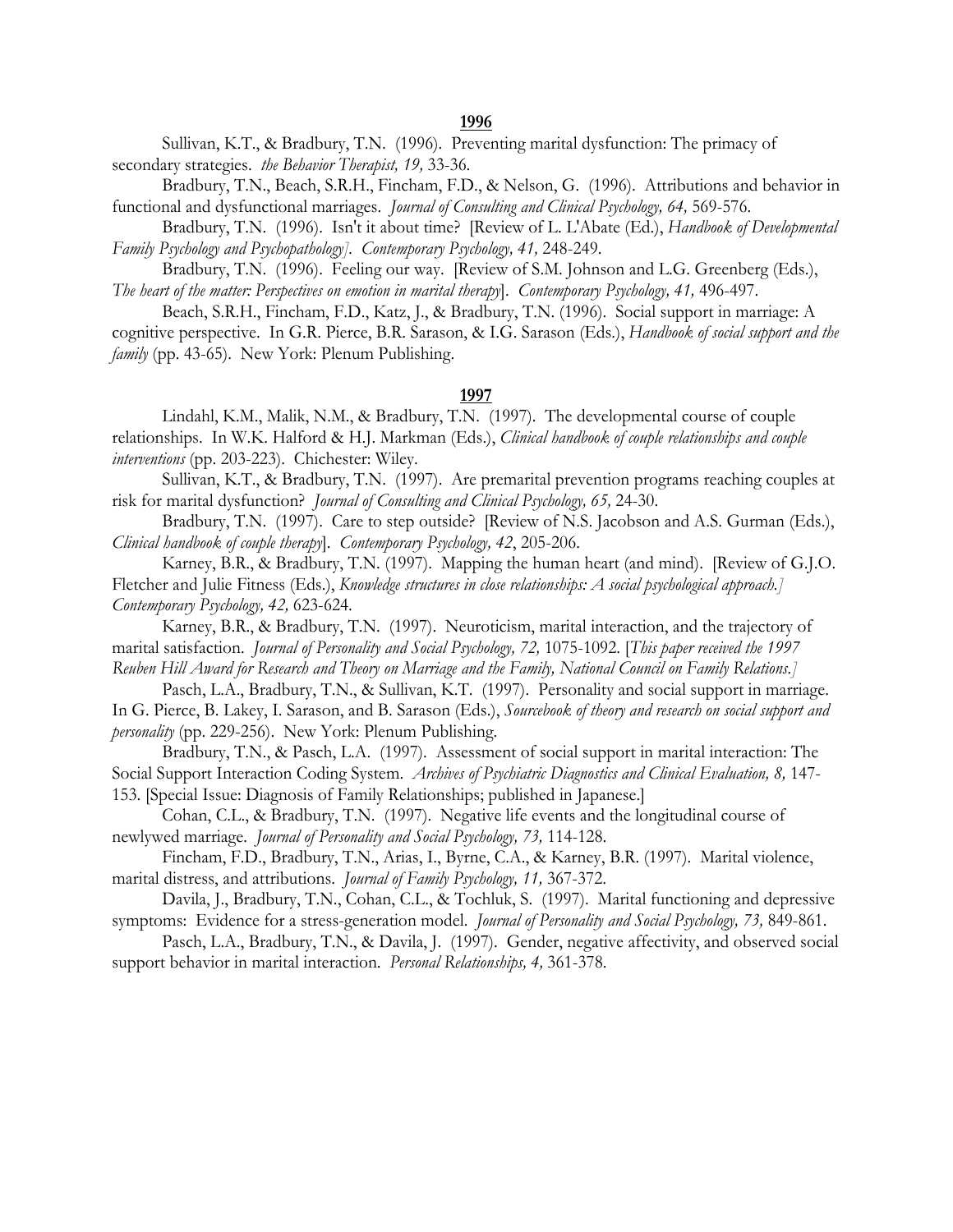Bradbury, T.N. (Ed.) (1998). *The developmental course of marital dysfunction.* New York: Cambridge University Press. [Reprinted in paperback format, 2006.]

 Bradbury, T.N. (1998). Introduction: The developmental course of marital dysfunction. In T.N. Bradbury (Ed.), *The developmental course of marital dysfunction* (pp. 1-8). New York: Cambridge University Press.

 Bradbury, T.N., Cohan, C.L., & Karney, B.R. (1998). Optimizing longitudinal research for understanding and preventing marital dysfunction. In T.N. Bradbury (Ed.), *The developmental course of marital dysfunction* (pp. 279-311). New York: Cambridge University Press.

 Sullivan, K.T., Pasch, L.A., Eldridge, K.A., & Bradbury, T.N. (1998). Social support in marriage: Translating research into practical applications for clinicians. *Counseling and Therapy for Couples and Families, 6,* 263-271.

 Johnson, M.D., & Bradbury, T.N. (1998). Divorce. In H.S. Friedman (Ed.), *Encyclopedia of mental health* (pp. 777-786). San Diego: Academic Press.

 Davila, J., & Bradbury, T.N. (1998). Depression and marriage: Developmental perspectives. In L. L'Abate (Ed.), *Family psychopathology: The relational roots of dysfunctional behavior* (pp. 127-157). New York: Guilford Press.

 Pasch, L.A., & Bradbury, T.N. (1998). Social support, conflict, and the development of marital dysfunction. *Journal of Consulting and Clinical Psychology, 66,* 219-230.

 Bradbury, T.N., Johnson, M.D., Lawrence, E., & Rogge, R.D. (1998). The interplay between basic research on marital dysfunction and marital interventions. In D. Routh & R. DeRubeis (Eds.), *The science of clinical psychology: Accomplishments and future directions* (pp. 265-278). Washington, DC: American Psychological Association Press.

 Davila, J., Bradbury, T.N., & Fincham, F.D. (1998). Negative affectivity as a mediator of the association between adult attachment and marital satisfaction. *Personal Relationships, 5*, 467-484.

 Bradbury, T.N., & Karney, B.R. (1998). Longitudinal research on marriage: Implications for predicting and preventing marital dysfunction. In K. Hahlweg (Ed.), *Prediction and prevention of marital distress and divorce* (pp. 67-82) Bonn: Kohlhammer. [Published in German.]

#### **1999**

Johnson, M.D., & Bradbury, T.N. (1999). Topographical assessment of marital interaction and longitudinal change in newlywed marriage. *Personal Relationships, 6,* 19-40.

 Bradbury, T.N., & Lawrence, E. (1999). Physical aggression and the longitudinal course of newlywed marriage. In X. Arriaga & S. Oskamp (Eds.), *Violence in intimate relationships* (pp. 181-202). Thousand Oaks, CA: Sage Publications.

 Davila, J., Karney, B.R., & Bradbury, T.N. (1999). Attachment change processes in the early years of marriage. *Journal of Personality and Social Psychology, 76,* 783-802.

 Rogge, R.D., & Bradbury, T.N. (1999). Till violence does us part: The differing roles of communication and aggression in predicting adverse marital outcomes. *Journal of Consulting and Clinical Psychology, 67,* 340-351.

 Karney, B.R., Bradbury, T.N., & Johnson, M.D. (1999). Deconstructing stability: The distinction between the course of a close relationship and its endpoint. In J.M. Adams and W.H. Jones (Eds.), *Handbook of interpersonal commitment and relationship stability* (pp. 481-499). New York: Plenum Publishing.

 Rogge, R.D., & Bradbury, T.N. (1999). Recent advances in the prediction of marital outcomes. In R. Berger & M.T. Hannah (Eds.), *Handbook of preventive approaches in couples therapy* (pp. 331-360). New York: Brunner/Mazel.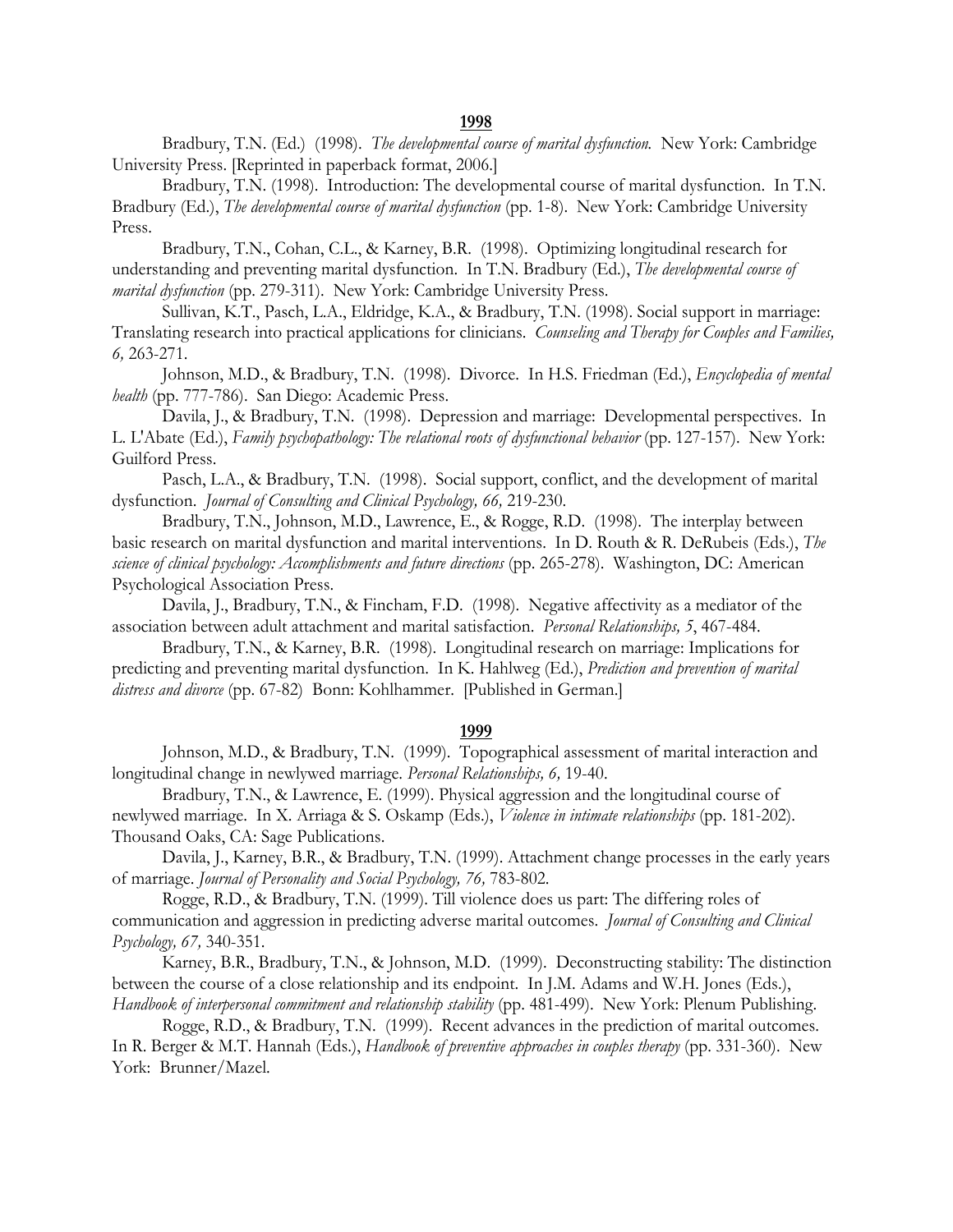Stanley, S.M., Bradbury, T.N., & Markman, H.J. (2000). Structural flaws in the bridge from basic research on marriage to interventions for couples. *Journal of Marriage and the Family, 62,* 256-264.

Karney, B.R., & Bradbury, T.N. (2000). Attributions in marriage: State or trait? A growth curve analysis. *Journal of Personality and Social Psychology*, 78, 295-309.

 Bradbury, T.N., Fincham, F.D., & Beach, S.R.H. (2000). Research on the nature and determinants of marital satisfaction: A decade in review. *Journal of Marriage and the Family, 62,* 964-980. [Reprinted in R.M. Milardo (Ed.), (2000). *Understanding families in the new millennium: A decade in review*. Minneapolis: Allen Press.]

## **2001**

 Bradbury, T.N. (2001). Understanding and alleviating depression in couples and families. In S.R.H. Beach (Ed.), *Marital and family processes in depression* (pp. 225-235). Washington: APA Press.

 Karney, B.R., McNulty, J.K., & Bradbury, T.N. (2001). Cognition and the development of close relationships. In M.S. Clark & G.J.O. Fletcher (Eds.), *Blackwell handbook in social psychology, Volume 2: Interpersonal processes* (pp. 32-59). Oxford: Blackwell Publishers Limited. [Reprinted in M.B. Brewer & M. Hewstone (Eds.), (2004). *Social cognition.* Oxford: Blackwell Publishers Limited.]

 Johnson, M.D., Rogge, R.D., Karney, B.R., & Bradbury, T.N. (2001). The role of marital behavior in the longitudinal association between attributions and marital quality. In V. Manusov & J.H. Harvey (Eds.), *Attribution, communication, and close relationships* (pp. 173-192). Cambridge: Cambridge University

Press.

 Bradbury, T.N., Rogge, R.D., & Lawrence, E. (2001). Reconsidering the role of conflict in marriage. In A. Booth, N. Crouter, & M. Clements (Eds.) *Couples in conflict* (pp. 59-81)*.* Hillsdale, NJ: Erlbaum.

 Lawrence, E., & Bradbury, T.N. (2001). Physical aggression and marital dysfunction: A longitudinal analysis. *Journal of Family Psychology, 15,* 135-154*.*

Davila, J., & Bradbury, T.N. (2001). Attachment insecurity and the distinction between unhappy couples who do and do not divorce. *Journal of Family Psychology, 15,* 371-393.

Cobb, R.J., Davila, J., & Bradbury, T.N. (2001). Attachment security and marital satisfaction: The role of positive perceptions and social support. *Personality and Social Psychology Bulletin, 27,* 1131-1143.

Bradbury, T.N., Johnson, M.D., & Barcelo, L. (2001). Extrapolating from basic research to preventive interventions with couples and families. *Prevention and Treatment, 4,* np.

#### **2002**

 Bradbury, T.N., & Yee-Bradbury, C.M. (2002*). Abnormal psychology: Essential cases and readings.* New York: WW Norton.

Rogge, R.D., & Bradbury, T.N. (2002). Developing a multifaceted view of change in marriage. In H. Reis, M.A. Fitzpatrick, & A. Vangelisti (Eds.), *Stability and change in relationships* (pp. 228-253). Cambridge: Cambridge University Press.

Rogge, R.D., Johnson, M.D., Lawrence, E., & Cobb, R., & Bradbury, T.N. (2002). The CARE program: A preventive approach to marital intervention (pp. 420-435). In N.S. Jacobson & A.S. Gurman (Eds.), *Clinical handbook of couple therapy* (3rd edition). New York: Guilford.

 Bradbury, T.N. (2002). Research on relationships as a prelude to action. *Journal of Social and Personal Relationships, 19,* 571-599.

Bradbury, T.N. (2002). Research on relationships as a prelude to action: Response to commentaries. *Journal of Social and Personal Relationships, 19,* 629-638.

Story, L.B., Rothman, A., & Bradbury, T.N. (2002). Risk factors, risk processes, and the longitudinal course of newlywed marriage. In P. Noller and J. Feeney (Eds.), *The intricacies of marital*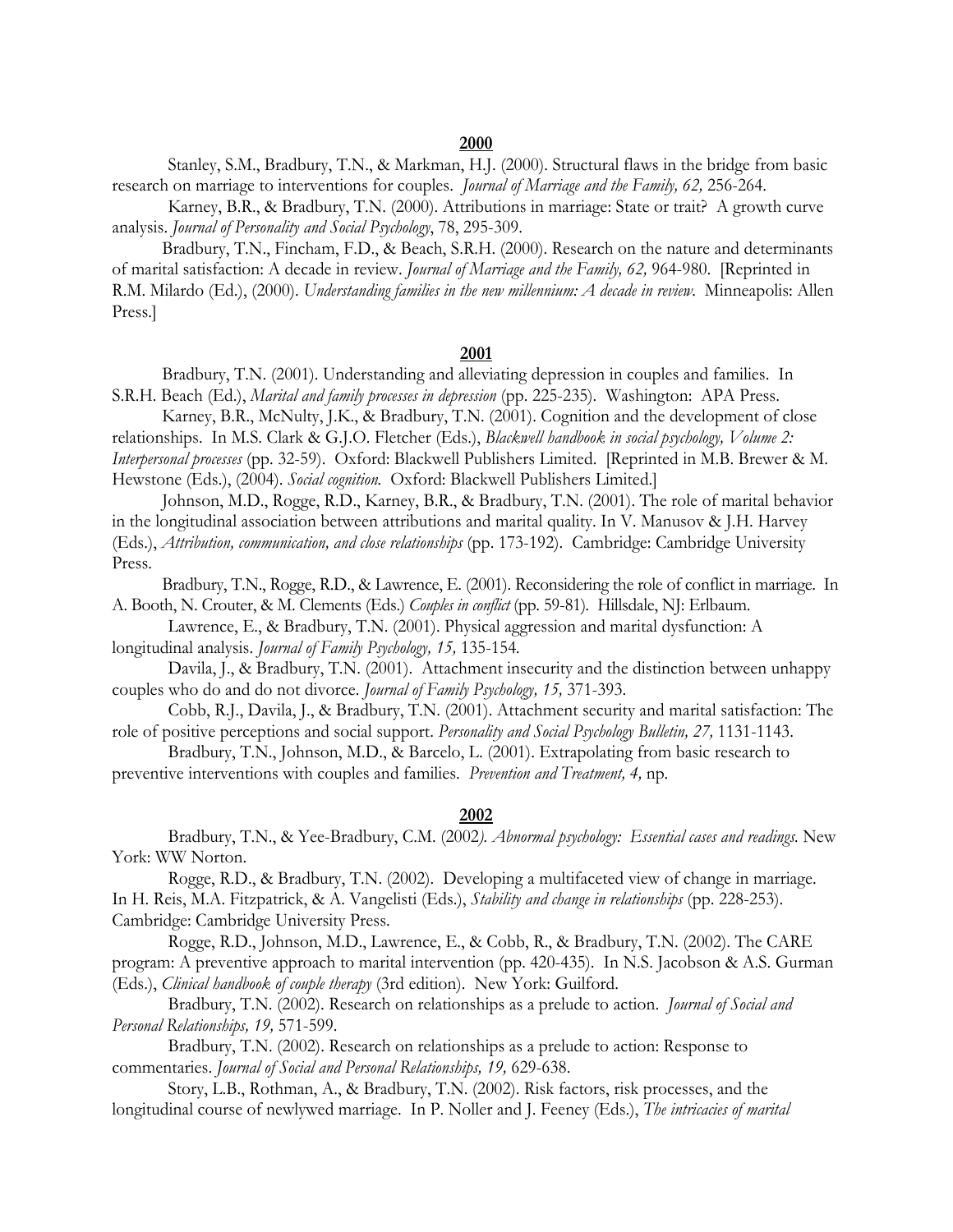*interaction* (pp. 468-492). New York: Cambridge University Press.

# **2003**

Cobb, R.J., & Bradbury, T.N. (2003). Implications of adult attachment for preventing adverse marital outcomes. In S. Johnson & V. Whiffen (Eds.), *Attachment: A perspective for couple and family intervention* (pp. 258-280). New York: Guilford.

Davila, J., Karney, B.R., Hall, T.W., & Bradbury, T.N. (2003). Depressive symptoms and marital satisfaction: Within-subject associations and the moderating effects of gender and neuroticism. *Journal of Family Psychology, 17,* 557-570.

## **2004**

Story, L.B., & Bradbury, T.N. (2004). Understanding marriage and stress: Essential questions and challenges. *Clinical Psychology Review, 23,* 1139-1162*.*

 Bodenmann, G., Charvoz, L., Widman, K., & Bradbury, T.N. (2004). Differences in individual and dyadic coping among depressed, remitted, and non-depressed persons. *Journal of Psychopathology and Behavioral Assessment, 26,* 75-85.

 Bradbury, T.N., & Karney, B.R. (2004). Understanding and altering the longitudinal course of marriage. *Journal of Marriage and the Family, 66,* 862-879.

 Karney, B.R., & Bradbury, T.N. (2004). Trajectories of change in the early years of marriage. In R.D. Conger, F.O. Lorenz, & K.A.S. Wickrama (Eds.), *Continuity and change in family relations: Theory, methods, and empirical findings* (pp. 65-96). Hillsdale, NJ: Erlbaum.

Pasch, L.A., Harris, K.W., Sullivan, K.T., & Bradbury, T.N. (2004). The social support interaction coding system. In P. Kerig & D. Baucom (Eds.), *Couple observational coding systems* (pp. 319-334)*.* New York: Guilford.

Story, L.B., Karney, B.R., Lawrence, E.L., & Bradbury, T.N. (2004). Interpersonal mediators in the intergenerational transmission of marital dysfunction. *Journal of Family Psychology, 18,* 519-529.

 Bradbury, T.N., & Karney, B.R. (2004). Understanding and altering the longitudinal course of intimate partnerships. *Social Policy Journal of New Zealand, 23, 1-30.*

## **2005**

Karney, B.R., Story, L.B., & Bradbury, T.N. (2005). Marriages in context: Interactions between chronic and acute stress among newlyweds. In T.A. Revenson, K. Kayser, & G. Bodenmann (Eds.), *Emerging perspectives on couples' coping with stress* (pp. 13-32)*.* Washington DC: APA Press.

 Johnson, M.D., Cohan, C.L., Davila, J., Lawrence, E., Rogge, R.D., Karney, B.R., Sullivan, K.T., & Bradbury, T.N. (2005). Problem-solving skills and affective expressions as predictors of change in marital satisfaction. *Journal of Consulting and Clinical Psychology, 73,* 15-27.

 Casbon, T.S., Burns, A.B., Bradbury, T.N., & Joiner, T.E., Jr. (2005). Receipt of negative feedback is related to increased negative feedback among individuals with depressive symptoms. *Behaviour Research and Therapy, 43,* 485-504.

 Karney, B. R. & Bradbury, T. N. (2005). Contextual influences on marriage: Implications for policy and intervention. *Current Directions in Psychological Science, 14,* 171-174.

 Fincham, F.D., & Bradbury, T.N. (2005). Studying marriages longitudinally. In V.L. Bengston, A.C. Acock, K.R. Allen, P. Dilworth-Anderson, & D. Klein (Eds.), *Sourcebook of family theory and research* (pp. 274-277). Thousand Oaks, CA: Sage Publications.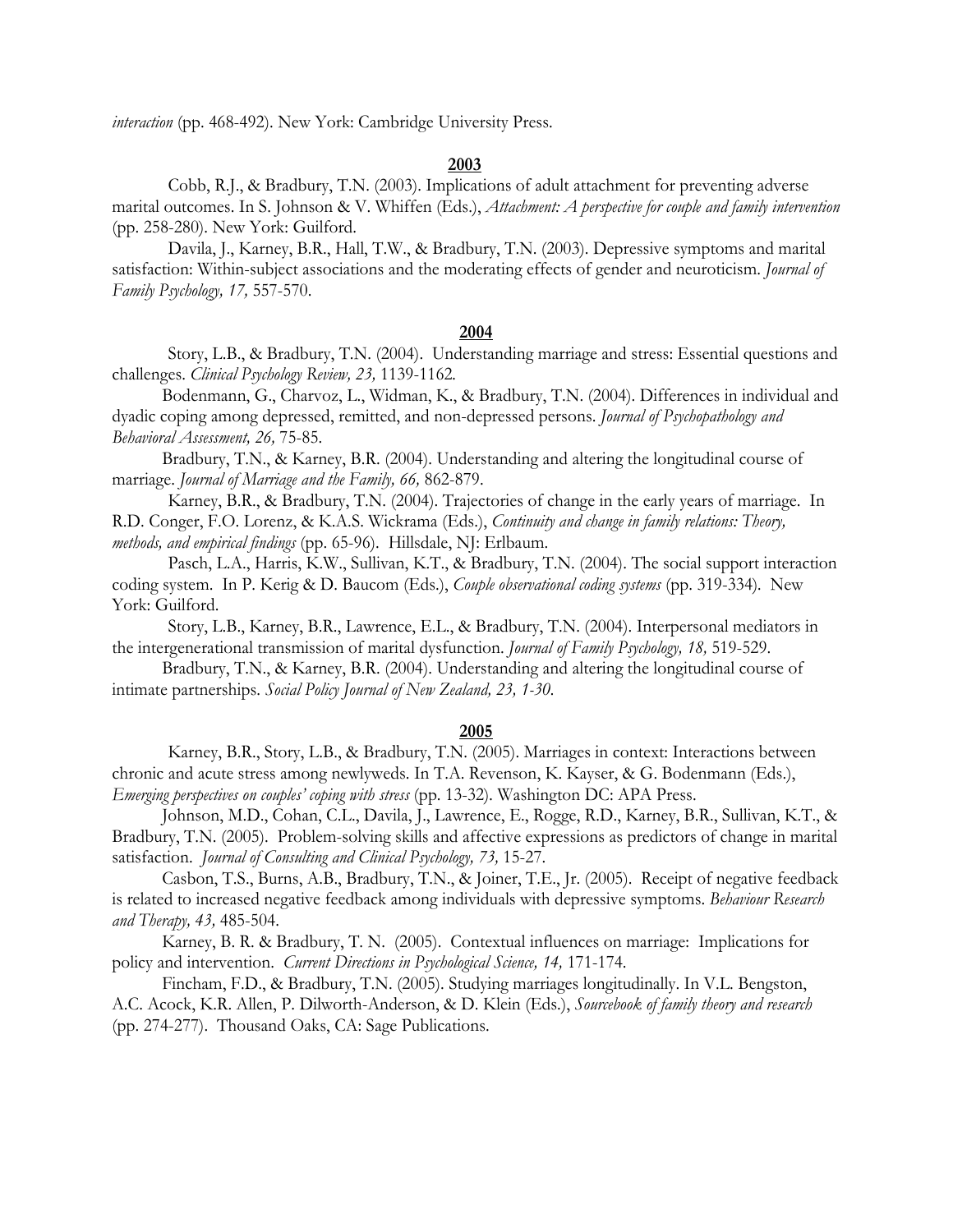## **2006**

 Ochs, E., Graesch, A.P., Mittman, A., Bradbury, T.N., & Repetti, R. (2006). Video ethnography and ethnoarchaeological tracking. In M. Pitt-Catsouphes, E. Kossek, & S. Sweet (Eds.), *The work-family handbook: Multi-disciplinary perspectives, methods, and approaches* (pp. 387-409)*.* Hillsdale, NJ: Erlbaum.

 Rogge, R.D., Bradbury, T.N., Hahlweg, K., Engl, J., & Thurmaier, F. (2006). Predicting marital distress and dissolution: Refining the two-factor hypothesis. *Journal of Family Psychology, 20,* 156-159.

 Rogge, R.D., Cobb, R.J., Story, L.B., Johnson, M.D., Lawrence, E., Rothman, A.D., & Bradbury, T.N. (2006). Recruitment and selection of couples for intervention research: Achieving developmental homogeneity at the cost of demographic diversity. *Journal of Consulting and Clinical Psychology, 74,* 777-784.

 Bodenmann, G., Charvoz, L., Bradbury, T.N., Bertoni, A., Iafrate, R., Giuliani, C., Banse, R., & Behling, J. (2006). Attractions and barriers to divorce: A retrospective study in three European countries. *Journal of Divorce and Remarriage, 45,* 1-23.

## **2007**

 Johns, A.L., Newcomb, M.D., Johnson, M.D., & Bradbury, T.N. (2007). Alcohol-related problems, anger, and marital satisfaction in monoethnic Latino, biethnic Latino, and European American newlywed couples. *Journal of Social and Personal Relationships, 24,* 255-275.

 Lawrence, E.L., & Bradbury, T.N. (2007). Trajectories of change in physical aggression and marital satisfaction. *Journal of Family Psychology, 21,* 236-247.

 Klein, W., Izquierdo, C., & Bradbury, T.N. (2007). Working relationships: Communicative patterns and strategies among couples in everyday life. *Qualitative Research in Psychology, 4,* 1-19.

 Gonzaga, G.C., Campos, B., & Bradbury, T.N. (2007). Similarity, convergence, and relationship satisfaction in dating and married couples. *Journal of Personality and Social Psychology, 93,* 34-48.

 Bodenmann, G., Charvoz, L., Bradbury, T.N., Bertoni, A., Iafrate, R., Giuliani, C., Banse, R., & Behling, J. (2007). The role of stress in divorce: A retrospective study in three nations. *Journal of Social and Personal Relationships, 24,* 707-728.

 Bodenmann, G., Ledermann, T., & Bradbury, T.N. (2007). Stress, sex, and satisfaction in marriage. *Personal Relationships, 14,* 551-569.

## **2008**

 Lawrence, E., Cobb, R.J., Rothman, A.D., Rothman, M.T., & Bradbury, T.N. (2008). Marital satisfaction across the transition to parenthood. *Journal of Family Psychology, 22,* 41-50.

#### **2009**

 Bodenmann, G., Bradbury, T.N., & Pihet, S. (2009). Relative contributions of treatment-related changes in communication skills and dyadic coping skills to the longitudinal course of marriage in the framework of marital distress prevention. *Journal of Divorce and Remarriage, 50,* 1-21.

Cohan, C.L., & Bradbury, T.N. (2009). Longitudinal studies of marital satisfaction and dissolution. In H.T. Reis & S. Sprecher (Eds.), *Encyclopedia of human relationships* (pp. 1000-1004). Thousand Oaks, CA: Sage Publications.

 Lawrence, E.L., Rothman, A., Cobb, R.J., & Bradbury, T.N. (2009). Changes in marital satisfaction across the transition to parenthood: Three eras of research. In M. Schulz, M.K. Pruett, P. Kerig, & R.D. Parke (Eds.), *Strengthening Couple Relationships for Optimal Child Development: Lessons From Research and Intervention* (pp. 97-114)*.* Washington, DC: American Psychological Association.

 Campos, B., Graesch, A.P., Repetti, R.L., Bradbury, T.N., & Ochs, E. (2009). Opportunity for interaction: A naturalistic observation study of dual-earner families after work and school. *Journal of Family Psychology, 23,* 798-807.